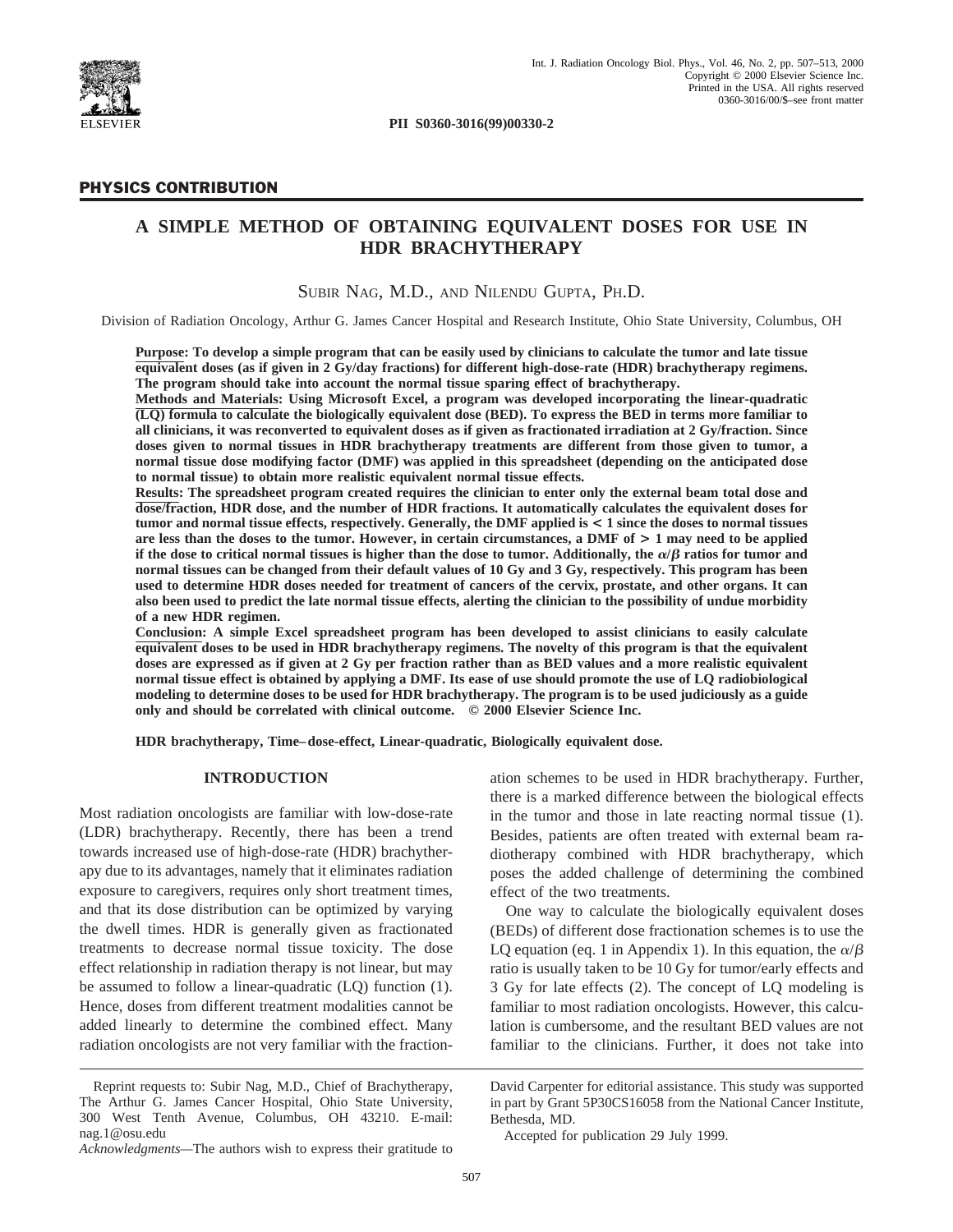|  |  |  | Table 1. The BED and equivalent doses (given as 2 Gy/fraction) for different HDR regimens using DMF for HDR of 0.7 |  |  |  |
|--|--|--|--------------------------------------------------------------------------------------------------------------------|--|--|--|
|  |  |  |                                                                                                                    |  |  |  |

| <b>EBRT</b> total<br>dose $(Gy)$ $@$<br>$1.8 \text{ Gy/fx}$ | # of HDR<br>fractions | <b>HDR</b><br>dose/fx<br>(Gy) | Tumor<br><b>BED</b><br>$(Gy_{10})$ | BED $(Gy_3)$<br>(late effects)<br>no DMF) | Equiv. dose<br>for tumor<br>effects(Gy) | Equiv. dose<br>$(Gy)$ (late<br>effects no<br>DMF) | Equiv. dose<br>$(Gy)$ (late<br>effects with<br>DMF) |
|-------------------------------------------------------------|-----------------------|-------------------------------|------------------------------------|-------------------------------------------|-----------------------------------------|---------------------------------------------------|-----------------------------------------------------|
|                                                             | 3                     | 5.0                           | 22.5                               | 40.0                                      | 18.8                                    | 24.0                                              | 13.7                                                |
|                                                             | 3                     | 7.0                           | 35.7                               | 70.0                                      | 29.8                                    | 42.0                                              | 23.2                                                |
|                                                             | 4                     | 4.0                           | 22.4                               | 37.3                                      | 18.7                                    | 22.4                                              | 13.0                                                |
|                                                             | 4                     | 5.0                           | 30.0                               | 53.3                                      | 25.0                                    | 32.0                                              | 18.2                                                |
|                                                             |                       | 4.0                           | 28.0                               | 46.7                                      | 23.3                                    | 28.0                                              | 16.2                                                |
|                                                             |                       | 5.0                           | 37.5                               | 66.7                                      | 31.3                                    | 40.0                                              | 22.8                                                |
|                                                             |                       | 6.0                           | 48.0                               | 90.0                                      | 40.0                                    | 54.0                                              | 30.2                                                |
|                                                             |                       | 7.0                           | 59.5                               | 116.7                                     | 49.6                                    | 70.0                                              | 38.7                                                |

 $\alpha/\beta$  for tumor effects = 10 Gy;  $\alpha/\beta$  for late effects = 3 Gy.

 $DMF =$  dose modifying factor; BED = biologically equivalent dose;  $HDR =$  high dose rate; EBRT = external beam radiation therapy.

consideration that, in brachytherapy, doses to normal tissues are generally lower than doses to tumor tissues. For these reasons, radiobiological modeling is not widely used on a routine basis. However, simplifying the calculations for the LQ radiobiological model, applying a dose modifying factor (DMF) to take into consideration that the doses to normal tissues are different from the doses to the tumor, and expressing the results in terms of equivalent doses given at 2 Gy per day rather than as the BED would make it more likely that the LQ model would be used clinically.

With these considerations in mind, we developed a program that could be run on commonly available personal computers. This program quickly performs the calculations and express the results in clinically familiar equivalent doses given at 2 Gy per day, applying a DMF. The details of all calculations and formulations used in this article are explained in Appendix 1. The reader can program these calculations into an Excel spreadsheet; alternatively, a computer disk with this program can be made available to those requesting it.

# **METHODS AND MATERIALS**

Excel program was selected because it is a commonly available spreadsheet for personal computers and is accessible to most clinicians. Inputs to this spreadsheet fall into two categories:

a. Parameters affecting tissue characteristics and equivalence calculations:  $\alpha/\beta$  ratio for early and late effects, dose per fraction for equivalence calculation, and normal tissue dose modifying factor for HDR brachytherapy (DMF). The default values of these parameters are set as follows:  $\alpha/\beta$  ratio (late) = 3 Gy,  $\alpha/\beta$  ratio (tumor or early reacting tissues) = 10 Gy, DMF = 0.7. The above parameters are usually kept constant for day-to-day use, but can be changed, if required, to suit special circumstances. Note that the dose per fraction for dose equivalency calculations  $(D_{eq})$  is generally kept at 2 Gy, since most clinicians are familiar with the use of 2 Gy/fraction. However, even this parameter can be changed if preferred.

b. Treatment parameters: External beam radiation therapy (EBRT) total dose, EBRT dose per fraction, HDR dose per fraction, and number of HDR fractions. These variables are entered for the treatment regimen to be calculated.

Table 1 shows the setup of the spreadsheet and illustrates the equivalent doses for some common HDR fractionation schemes. Since there is no EBRT in these regimens, the EBRT dose is entered as 0. The spreadsheet has an input area on the top (not shown in the table for simplicity) where parameters to be used globally such as the EBRT dose/ fraction, the  $\alpha/\beta$  ratio for late and tumor/early reacting tissues, and the DMF are entered. The number of HDR fractions are entered in column 2, and the HDR dose per fraction in column 3. The BED for tumor effect is calculated in column 4 using the LQ formula shown in eq. 1 and the default  $\alpha/\beta$  ratio of 10. The BED for late tissue effects is calculated in column 5 using the same formula with a default  $\alpha/\beta$  ratio of 3 and no DMF. The BED was converted (see Appendix 1, Formula 2) to more familiar equivalent doses  $(D_{\text{Eq}})$  as though given as conventionally fractionated irradiation (2 Gy/fraction) in columns 6 (Tumor) and 7 (Late Effects).

The late effects column (column 7) gives the equivalent dose if the doses delivered to the normal tissues were equal to doses delivered to the tumor. However, with HDR brachytherapy, this circumstance rarely occurs, because the dose given to normal tissues is generally lower due to the sharp fall-off in dose with distance. For example, if the dose to normal tissue is estimated to be 70% of the prescribed dose to the tumor, a DMF of 0.7 would need to be applied to calculate the modified, more realistic late normal tissue effects in column 8. The spreadsheet is designed to apply the DMF only to the HDR brachytherapy dose to calculate the equivalent dose for late effects for the chosen regimen. It is to be noted that the DMF (in this case 0.7) is applied to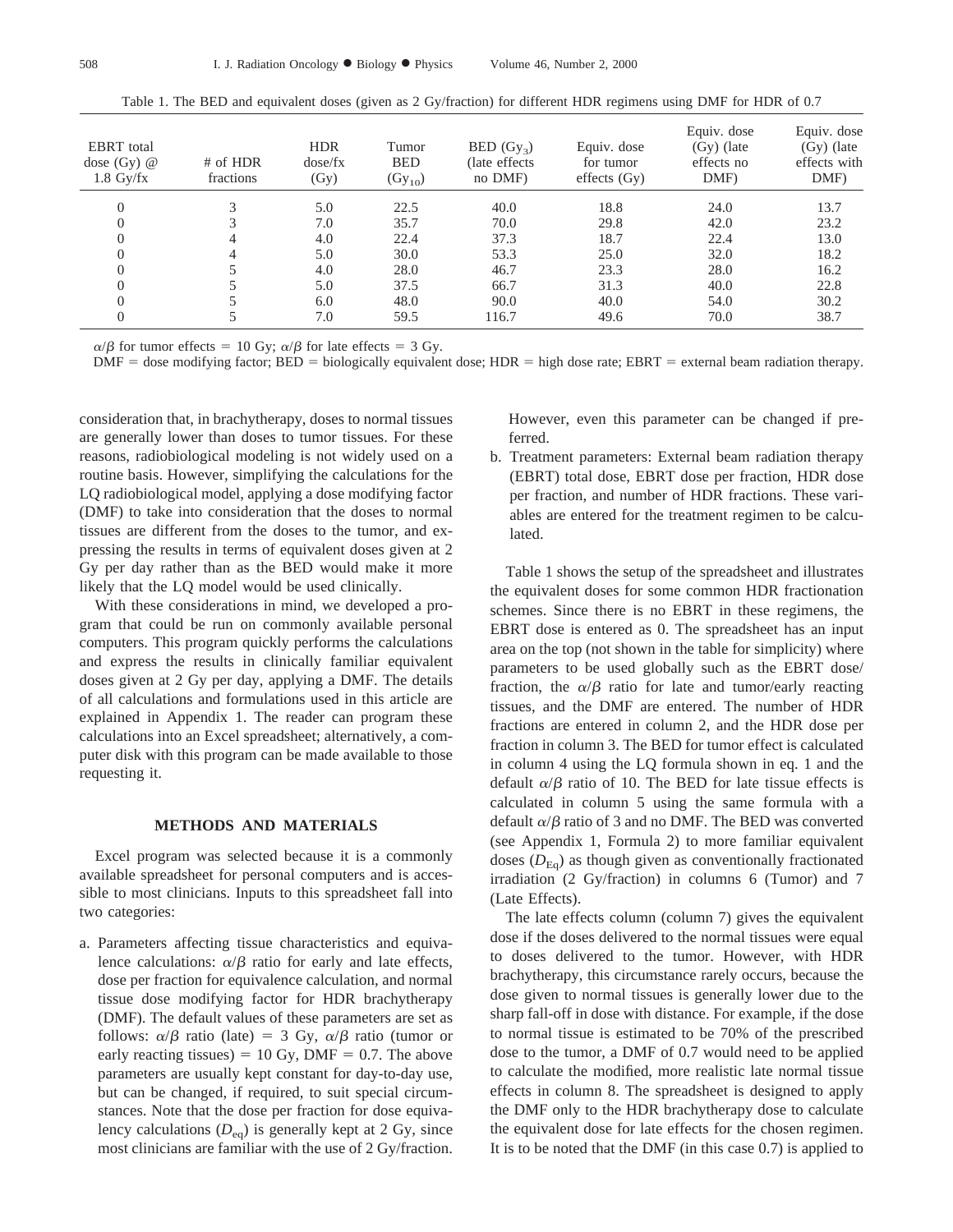| <b>EBRT</b> total<br>dose $(Gy)$ $@$<br>$1.8 \text{ Gy/fx}$ | # of HDR<br>fractions | <b>HDR</b><br>dose/fx<br>(Gy) | Tumor<br><b>BED</b><br>$(Gy_{10})$ | BED $(Gy_3)$<br>(late effects)<br>no DMF) | Equiv. dose<br>for tumor<br>effects(Gy) | Equiv. dose<br>(Gy) (late<br>effects no<br>DMF) | Equiv. dose<br>$(Gy)$ (late<br>effects with<br>DMF) |
|-------------------------------------------------------------|-----------------------|-------------------------------|------------------------------------|-------------------------------------------|-----------------------------------------|-------------------------------------------------|-----------------------------------------------------|
| 50.4                                                        | 4                     | 4                             | 81.9                               | 118.0                                     | 68.2                                    | 70.8                                            | 61.4                                                |
| 45                                                          | 3                     | 5.5                           | 78.7                               | 118.8                                     | 65.6                                    | 71.3                                            | 59.0                                                |
| 50.4                                                        | 3                     | 5.5                           | 85.0                               | 127.4                                     | 70.9                                    | 76.4                                            | 64.2                                                |
| 46                                                          | ◠                     | 9.5                           | 91.3                               | 152.8                                     | 76.1                                    | 91.7                                            | 69.8                                                |
| 46                                                          | 3                     | 6.5                           | 86.5                               | 135.4                                     | 72.0                                    | 81.2                                            | 64.8                                                |
| 36                                                          | 4                     | 6.0                           | 80.9                               | 129.6                                     | 67.4                                    | 77.8                                            | 58.8                                                |
| 39.6                                                        | 4                     | 6.0                           | 85.1                               | 135.4                                     | 70.9                                    | 81.2                                            | 62.2                                                |
| 45                                                          | 4                     | 5.5                           | 87.2                               | 134.3                                     | 72.7                                    | 80.6                                            | 64.3                                                |

Table 2. The equivalent doses for various combined external beam and HDR for prostate cancer using DMF of 0.7

 $\alpha/\beta$  for tumor effects = 10 Gy;  $\alpha/\beta$  for late effects = 3 Gy.

the HDR dose (column 3) and not to the equivalent dose (column 5 or 7).

Tables 2 and 3 show examples of the use of HDR brachytherapy in conjunction with EBRT for treating different clinical sites using the two modalities. Although it is not meaningful to add the EBRT dose to the HDR dose, the BED of EBRT and HDR can be added to obtain the BED of a combined treatment regimen. Therefore, in Table 2 the EBRT dose and dose per fraction are entered in column 1. The HDR number of fractions and dose per fraction are entered in columns 2 and 3 respectively. Columns 4 and 5 show the sum of the BED of EBRT and the HDR treatments for tumor and late effects, respectively. The respective equivalent doses are given in columns 6 and 7. Note that, for simplicity, columns 4 and 5, which show the BED values, are generally hidden during regular use (e.g., in Tables 3 and 4), expressing only the equivalent doses as if given at 2 Gy per day. The columns showing the BED can be easily revealed by using the "unhide" function of Excel.

#### **RESULTS**

Following are some examples of the use of this program. *Example 1.* The Radiation Therapy Oncology Group (RTOG) wished to develop a protocol that would allow the use of HDR brachytherapy to treat cancer of the cervix. Various doses of pelvic EBRT were to be allowed. We needed to determine the HDR dose per fraction required to deliver an equivalent tumor dose of about 85 Gy while keeping the equivalent dose for late effects below 75 Gy. The clinicians entered the various allowable pelvic EBRT doses in column 1, Table 3. A practically manageable number of HDR fractions were entered in column 2. The values of HDR dose per fraction (column 3) were adjusted so that the equivalent tumor doses (column 4) were about 85 Gy, while ensuring that the equivalent late effects (column 6) were below 75 Gy. Note that the DMF of 0.7 used to obtain column 6 is probably reasonable since the dose to the critical normal structures, namely bladder and rectum, is about 70%, as shown in the recent survey by the American Brachytherapy Society (3). It is comforting to note that the HDR doses obtained from this program are within the range of clinically used HDR.

*Example 2.* A clinician wished to develop a protocol using HDR brachytherapy alone to treat prostate cancer, treating twice a day using either 5 or 6 fractions to complete the treatment over 3 days. Since EBRT was not to be used, a value of 0 was entered under EBRT, and the column was hidden for clarity (Table 4). The equivalent tumor effect is now shown in column 3 and equivalent late effect in column

Table 3. Equivalent tumor and late effect doses for various doses of EBRT and HDR brachytherapy (using DMF of 0.7) for cervical cancer

| <b>EBRT</b> total<br>dose $(Gy)$ $@$<br>$1.8 \text{ Gy/fx}$ | # of HDR<br>fractions | <b>HDR</b><br>dose/fx<br>(Gy) | Equiv. dose for<br>tumor effects<br>(Gy) | Equiv. dose $(Gy)$<br>(late effects)<br>no DMF) | Equiv. dose $(Gy)$<br>(late effects with)<br>DMF) |
|-------------------------------------------------------------|-----------------------|-------------------------------|------------------------------------------|-------------------------------------------------|---------------------------------------------------|
| 19.8                                                        |                       | 6.7                           | 84.7                                     | 110.0                                           | 69.5                                              |
| 19.8                                                        |                       | 7.4                           | 83.9                                     | 111.4                                           | 69.9                                              |
| 39.6                                                        |                       | 6.6                           | 84.6                                     | 101.4                                           | 73.2                                              |
| 39.6                                                        |                       | 5.8                           | 84.8                                     | 99.3                                            | 72.4                                              |
| 45                                                          |                       | 6.0                           | 84.3                                     | 97.2                                            | 73.4                                              |
| 45                                                          | h.                    | 5.3                           | 84.8                                     | 96.0                                            | 73.1                                              |
| 50.4                                                        |                       | 6.3                           | 83.8                                     | 95.3                                            | 74.5                                              |
| 50.4                                                        |                       | 5.5                           | 85.1                                     | 95.1                                            | 74.8                                              |
|                                                             |                       |                               |                                          |                                                 |                                                   |

 $\alpha/\beta$  for tumor effects = Gy;  $\alpha/\beta$  for late effects = 3 Gy.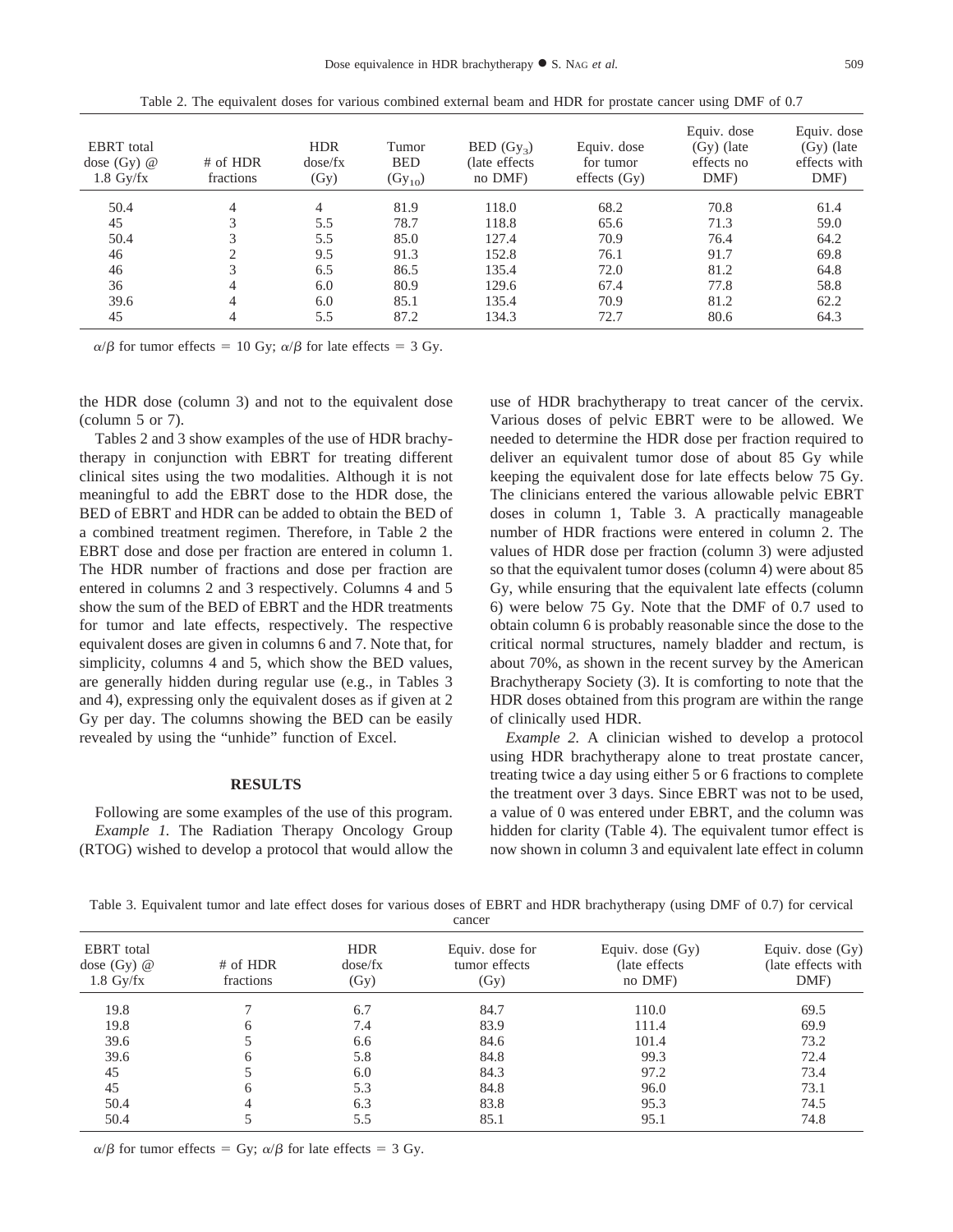| # of HDR<br>fractions | <b>HDR</b><br>dose/fx<br>(Gy) | Equiv. dose for<br>tumor effects<br>(Gy) | Equiv. dose<br>$(Gy)$ (late<br>effects no<br>DMF) | Equiv. dose<br>$(Gy)$ (late effects)<br>with DMF for<br>$HDR = 0.6$ | Equiv. dose<br>$(Gy)$ (late effects)<br>with DMF for<br>$HDR = 0.7$ | Equiv. dose<br>$(Gy)$ (late effects<br>with DMF for<br>$HDR = 0.8$ |
|-----------------------|-------------------------------|------------------------------------------|---------------------------------------------------|---------------------------------------------------------------------|---------------------------------------------------------------------|--------------------------------------------------------------------|
| 6                     | 7.0                           | 59.5                                     | 84.0                                              | 36.3                                                                | 46.5                                                                | 57.8                                                               |
| 6                     | 8.0                           | 72.0                                     | 105.6                                             | 44.9                                                                | 57.8                                                                | 72.2                                                               |
| 6                     | 9.0                           | 85.5                                     | 129.6                                             | 54.4                                                                | 70.3                                                                | 88.1                                                               |
| 5                     | 8.0                           | 60.0                                     | 88.0                                              | 37.4                                                                | 48.2                                                                | 60.2                                                               |
| 5                     | 9.0                           | 71.3                                     | 108.0                                             | 45.4                                                                | 58.6                                                                | 73.4                                                               |
|                       | 10.0                          | 83.3                                     | 130.0                                             | 54.0                                                                | 70.0                                                                | 88.0                                                               |

Table 4. The equivalent doses given as (2 Gy/fraction) for HDR alone for prostate cancer using DMF of 0.6, 0.7, 0.8

 $\alpha/\beta$  for tumor effects = 10 Gy;  $\alpha/\beta$  for late effects = 3 Gy.

5. Since there is sparse clinical experience with the use of HDR alone in treating prostate cancer, it seems prudent to perform a dose escalation trial starting with 6 fractions of 7 Gy (row 1, Table 4) or 5 fractions of 8 Gy (row 4) to give an equivalent tumor effect of about 60 Gy while keeping the equivalent late effect to the rectum low. The DMF used in column 5 of Table 4 is 0.6, since some authors have reported that the rectal dose in prostate HDR was 60% of the prescribed dose. However, the percentage of rectal dose varies with the technique employed. Hence columns 6 and 7 of the table were created using DMF of 0.7 and 0.8 respectively to show the equivalent late effects if the rectal doses were different. Note that if the rectum were to receive the prescribed dose (i.e., no DMF is applied, as in column 4), all the above regimens could be expected to produce unacceptably high late rectal toxicities.

*Example 3.* The recently completed RTOG phase I/II study of EBRT, brachytherapy, and chemotherapy for localized cancer of the esophagus (RTOG 92-07) revealed a high incidence of esophageal fistulae (4). The EBRT dose was 50 Gy in 25 fractions, and the HDR dose was initially 15 Gy given at 5 Gy per fraction. Table 5a shows that the equivalent dose for late effects (using a DMF of 0.7) was 63.7 Gy, which should not have caused undue toxicity. However, although a value of 0.7 for DMF is reasonable to determine cardiotoxicity (since the dose given to the heart can be about 70% of the prescribed dose), the incidence of esophageal fistula depends on the dose to the esophageal mucosa (not the dose to the heart). The dose to the normal esophageal mucosa is much higher (at least twice) than the prescribed dose. Therefore, in this case, a DMF of about 2 should be applied, as shown in Table 5b. Now the explanation for the esophageal fistula becomes clear, since the equivalent dose for late effects is 128 Gy if a DMF of 2 is applied. Subsequently, because of undue toxicity, the HDR dose was reduced to 10 Gy in 2 fractions (5 Gy per fraction). This reduced the equivalent dose for late effects to 102 Gy (row 2 in Table 5b), which is still high. Our model shows that keeping the number of HDR fractions at 3, but reducing the dose per fraction to 3.3 Gy (instead of keeping the dose per fraction at 5 Gy and reducing the number of fractions to 2) would have produced an equivalent late effects dose of

| Table 5a. Dose modifying factor for $HDR = 0.7$             |                          |                               |                                                 |                                                  |                                                    |  |  |  |
|-------------------------------------------------------------|--------------------------|-------------------------------|-------------------------------------------------|--------------------------------------------------|----------------------------------------------------|--|--|--|
| <b>EBRT</b> total<br>dose $(Gy)$ $@$<br>$1.8 \text{ Gy/fx}$ | # of HDR<br>fractions    | <b>HDR</b><br>dose/fx<br>(Gy) | Equiv. dose for<br>tumor effects<br>(Gy)        | Equiv. dose<br>(Gy)<br>(late effects)<br>no DMF) | Equiv. dose<br>(Gy)<br>(late effects)<br>with DMF) |  |  |  |
| 50                                                          | 3                        | 5.0                           | 68.8                                            | 74.0                                             | 63.7                                               |  |  |  |
|                                                             |                          |                               | Table 5b. Dose modifying factor for $HDR = 2.0$ |                                                  |                                                    |  |  |  |
| <b>EBRT</b> total<br>dose $(Gy)$ $@$<br>$1.8 \text{ Gy/fx}$ | # of HDR<br>fractions    | <b>HDR</b><br>dose/fx<br>(Gy) | Equiv. dose for<br>tumor effects<br>(Gy)        | Equiv. dose<br>(Gy)<br>(late effects)<br>no DMF) | Equiv. dose<br>(Gy)<br>(late effects)<br>with DMF) |  |  |  |
| 50<br>50<br>50                                              | 3<br>$\overline{c}$<br>3 | 5.0<br>5.0<br>3.3             | 68.8<br>62.5<br>61.1                            | 74.0<br>66.0<br>62.6                             | 128.0<br>102.0<br>88.6                             |  |  |  |

Tables 5a and 5b give the equivalent doses for EBRT and HDR for esophageal cancer using a) DMF of 0.7, b) DMF of 2.0. For both tables the following parameters were used:  $\alpha/\beta$  late effect = 3 Gy,  $\alpha/\beta$  early effect = 10 Gy, dose per fraction for equivalence calculations  $= 2$  Gy, dose per fraction for EBRT  $= 2$  Gy.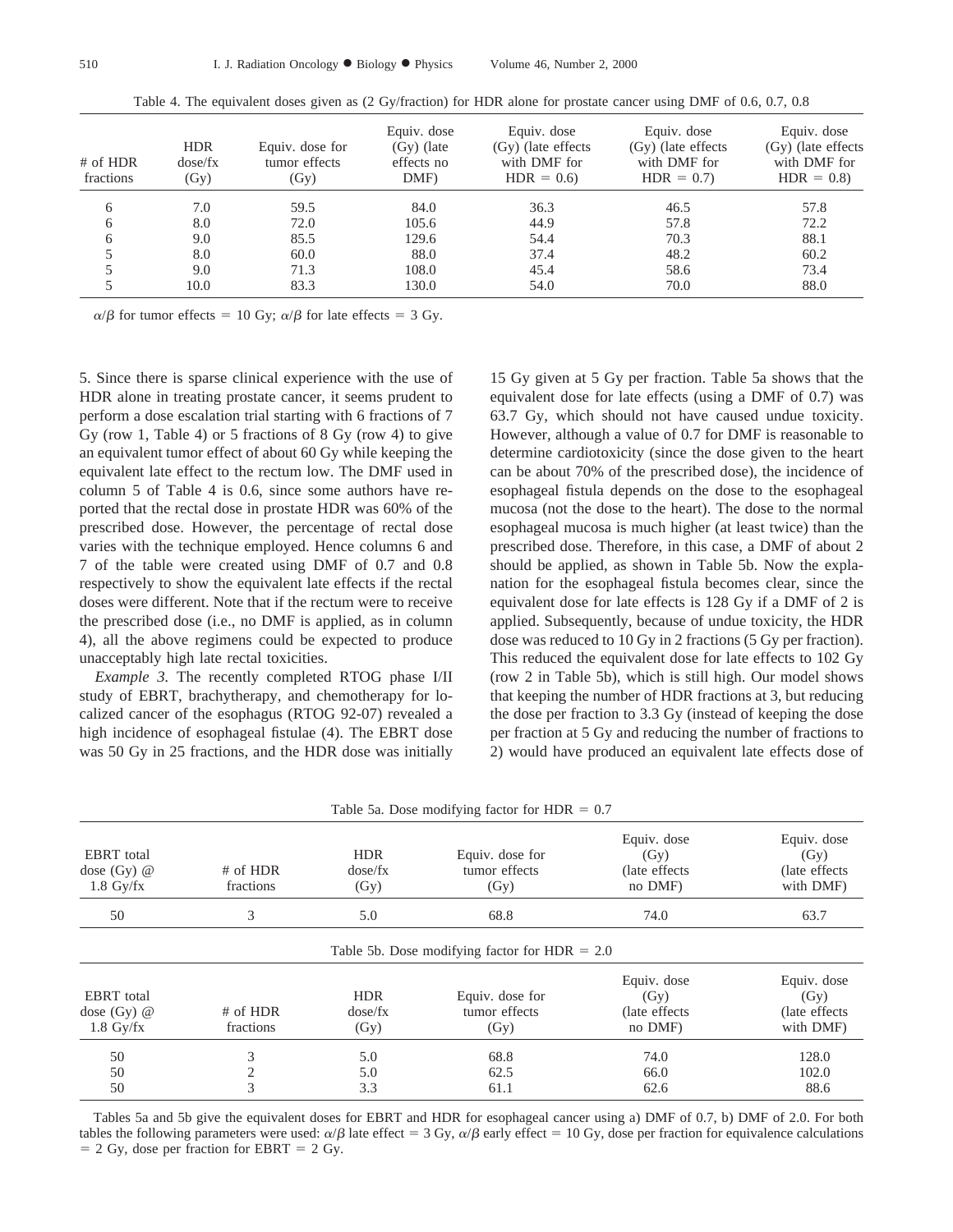88.6 Gy and therefore a greater reduction of late tissue effects (Table 5b).

## **DISCUSSION**

Various empirical formulas, such as the nominal standard dose (NSD), cumulative radiation effect (CRE), and timedose-fractionation (TDF), have been used to determine the equivalent doses of various dose fractionation schemes in the past (5). The LQ formula currently used is considered a better model because it is based on the radiation effect in deoxyribonucleic acid (DNA) and can account for differences between tumor and normal tissue response (1, 2, 6–11). The LQ equation can be used to calculate the BED for HDR. While this is very useful, most radiation oncologists find these calculations difficult. Orton (12) simplified the procedure by creating a table of BED values for HDR brachytherapy. However, the resultant BED values are difficult for clinicians to interpret and correlate with their daily treatment schemes. It is easier for the practicing physicians to think of equivalent doses as if they were given in a standard fraction size of 2 Gy. In this regard, Barton has produced tables to convert common fractionation schemes to an equivalent in 2 Gy/fraction, using the LQ formula (13). While this helps the clinicians, it has limited applicability since the tables were constructed only for  $\alpha/\beta$  values of 1, 3, and 10 Gy and for limited doses per fraction. It has to be noted that the  $\alpha/\beta$  values for tumor tissues vary from 6 to 13 Gy (average = 10 Gy) and the  $\alpha/\beta$  values for late reacting normal tissues vary from 1 to 7 Gy (average  $=$  3 Gy) (1). Therefore, although the default value for  $\alpha/\beta$ values for tumor and late reacting tissues in our program are set at 10 Gy and 3 Gy respectively, they can be changed according to the individual circumstance to automatically update all calculations.

Another limitation of the Barton tables was that since they were designed primarily for fractionated EBRT, in which EBRT doses to tumor and normal tissues are essentially the same, there was no need to apply a DMF. However, because normal tissues generally receive a lower dose in HDR brachytherapy, DMF is an important consideration for HDR brachytherapy treatments. Although it is common knowledge that the normal tissues receive a lower dose than tumor tissues in HDR brachytherapy, it is not common clinical practice to apply a normal tissue DMF while calculating the late normal tissue effects. When equivalent dose for late tissue effects is calculated without applying a DMF, an extremely large equivalent dose can be obtained (e.g., 88 Gy for 5 fractions of 8 Gy HDR brachytherapy dose, Table 4, row 4). This may dissuade some clinicians from using HDR brachytherapy, unless they are aware that a DMF should be applied to account for the reduced dose given to normal tissue.

In the preceding example, if the normal tissues were to receive 60%, 70%, or 80% of the dose given to tumor, the equivalent late effects would be 37.4, 48.2, or 60.2 Gy respectively (row 4 in Table 4). This would be within normal tissue tolerance. On the other hand, if there were no dose reduction to normal tissues, the equivalent late effect (88 Gy) would be too toxic to allow this regimen to be used clinically. Clinical judgment must be exercised to decide if the treatment can be safely given, depending on the expected DMF to normal tissues. It should be realized that this DMF is usually only an estimate, unless actually measured.

In some circumstances (like intraluminal brachytherapy), the dose to normal tissues may even be higher than the prescribed dose, such as in Table 5b. In these circumstances, a DMF with a value of  $> 1.0$  should be applied. The equivalent doses for late effects to the normal tissues will now be larger. The HDR dose per fraction should therefore be adjusted in these circumstances to keep the equivalent dose to the normal tissues within tolerance limits. This also stresses that one must carefully consider where the critical normal tissues are and what the expected doses to these tissues will be before deciding on the value of DMF to be applied.

Another consideration, especially in intraoperative HDR brachytherapy, is that, in the operating room, doses to be used must be determined quickly, since the patient is under anesthesia. Often the physicist cannot return to the computer room in the radiation oncology department to perform bioequivalence calculations; therefore, such calculations are rarely performed. This spreadsheet program can be used in the operating room (using a portable laptop/notebook personal computer) to perform bioequivalence calculations quickly and therefore it serves as an invaluable aid.

Although the above examples show the value of this bioequivalence program, its limitations must be kept in mind. Like any mathematical model, this program should be judiciously used only as a guide and should always be correlated with clinical judgment and outcome results. Specifically, it should be used with caution if large fraction sizes and/or small numbers of fractions are used, since their clinical results are not well known. It should be noted that tumor cells proliferate between treatment fractions. This factor is small if the treatments are performed over a relatively short duration. Therefore, to keep the calculations simple, we have opted not to account for tumor proliferation. However, if the treatments are rather protracted (e.g., if there is a long time interval between EBRT and HDR), the tumor proliferation can be considerable, and the equivalent tumor doses given in this program would overestimate the actual effect. It should also be recognized that the  $\alpha/\beta$  value of a particular patient's tumor or normal tissue is never known accurately. The default values of 10 Gy and 3 Gy are estimates only. For example, some prostate tumors that may proliferate very slowly may have an  $\alpha/\beta$  value of 1.5 Gy rather than the default value of 10 Gy (14). The equivalent doses obtained will depend on the  $\alpha/\beta$  value used for that particular calculation.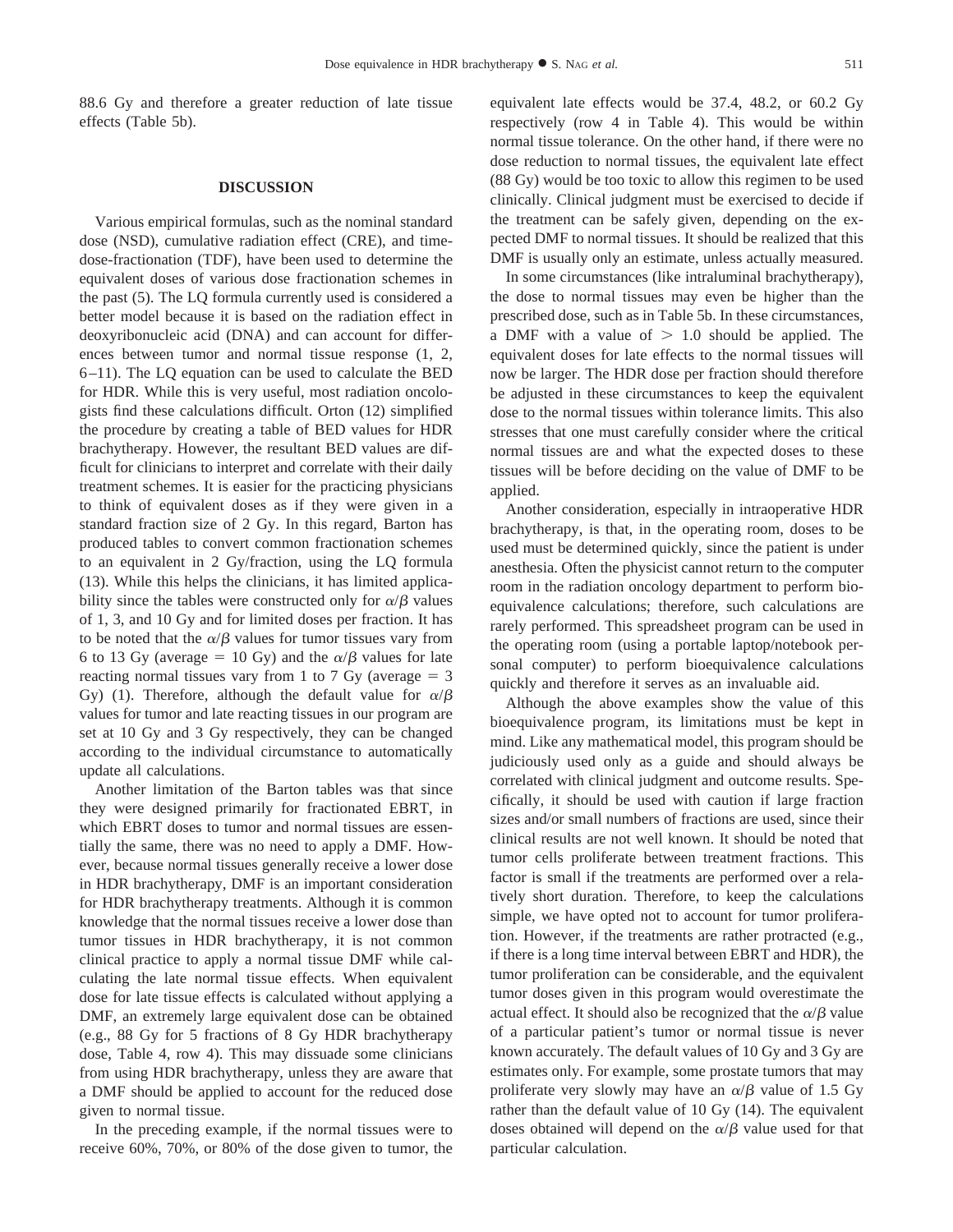A simple Excel spreadsheet program has been developed to assist clinicians to easily calculate equivalent doses to be used in HDR brachytherapy regimens. The novelty of this program is that the equivalent doses are expressed as if given at 2 Gy per fraction rather than as BED values, and a

- 1. Hall EJ. Time, dose, and fractionation in radiotherapy. In: Hall EJ, editor. Radiobiology for the radiobiologist. 4th ed. Philadelphia: J.B. Lippincott; 1994. 211–229.
- 2. Dale RG. The application of the linear quadratic dose-effect equation to fractionated and protracted radiotherapy. *Br J Radiol* 1985;58:515–528.
- 3. Nag S, Young D, Orton C, Erickson B. Survey of the Brachytherapy Practice for Carcinoma of the Cervix: A Report of the Clinical Research Committee of the American Brachytherapy Society. *Gynecol Oncol* 1999;73:111–118.
- 4. Gaspar LE, Qian C, Kocha WI, Coia LR, Herskovic A, Graham M. A phase I/II study of external beam radiation, brachytherapy and concurrent chemotherapy in localized cancer of the esophagus (RTOG 92-07): Preliminary toxicity report. *Int J Radiat Oncol Biol Phys* 1997;37:593–599.
- 5. Ellis F. Is NSD-TDF useful to radiotherapy? *Int J Radiat Oncol Biol Phys* 1985;11:1685–1697.
- 6. Barendsen GW. Dose fractionation, dose-rate and iso-effect relationships for normal tissue responses. *Int J Radiat Oncol Biol Phys* 1982;8:1981–1997.
- 7. Fowler JF. The linear-quadratic formula and progress in fractionation. *Br J Radiol* 1985;58:515–528.

more realistic equivalent normal tissue effect is obtained by applying a DMF. Its ease of use should promote the use of LQ radiobiological modeling to determine HDR brachytherapy doses. The program is to be used judiciously as a guide only and should be correlated with clinical outcome.

#### **REFERENCES**

- 8. Thames HD. An "incomplete-repair" model for survival after fractionated and continuous irradiation. *Int J Radiat Biol* 1985;47:319–339.
- 9. Brenner DJ, Hall EJ. The origins and basis of the linearquadratic model. *Int J Radiat Oncol Biol Phys* 1992;23:252.
- 10. Brenner DJ, Hlatky LR, Hahnfedlt PJ, Huang Y, Sachs RK. The linear-quadratic model and most other common radiobiological models result in similar predictions of time–dose relationships. *Radiat Res* 1998;150:83–91.
- 11. Dale RJ, Jones B. The clinical radiobiology of brachytherapy. *Br J Radiol* 1998;71:465–483.
- 12. Orton C. Radiobiology. In: Nag S, editor. Principles and practice of brachytherapy. Armonk, NY: Futura; 1997. 27– 45.
- 13. Barton M. Tables of equivalent dose in 2 Gy fractions: A simple application of the linear quadratic formula. *Int J Radiat Oncol Biol Phys* 1995;31:371–78.
- 14. Brenner DJ, Hall EJ. Fractionation and protraction for radiotherapy of prostate carcinoma. *Int J Radiat Oncol Biol Phys* 1999;43:1095–1101.

# **APPENDIX 1: BIO-EQUIVALENCE CALCULATIONS FOR MULTIPLE MODALITY RADIATION TREATMENTS**

The dose effect relationship in radiation therapy is not a linear relationship, but follows a LQ function. Hence, doses delivered by different modalities cannot be added to each other to predict the effect of the combined modality treatment. One way to calculate the BEDs of different dose fractionation schemes is to use the LQ equation, using the formula

$$
BED = nd \left[ 1 + \frac{d}{(\alpha/\beta)} \right] \tag{1}
$$

where  $n =$  the number of fractions and  $d =$  the dose per fraction. To express the results in terms more familiar to clinicians, the BED was converted back to equivalent doses  $(D_{\text{Eq}})$  as though given as conventionally fractionated irradiation given at 2 Gy/day for tumor and late effects respectively using the formula

$$
D_{\text{Eq}} = \frac{\text{BED}}{\left(1 + \frac{d_{\text{REF}}}{\left(\alpha/\beta\right)}\right)}\tag{2}
$$

where  $d_{\text{REF}}$  = the reference dose per fraction for a conventionally fractionated external beam treatment to be used for calculating the equivalent dose (which for the purposes of this paper has been assumed to be 2 Gy/fraction).

If the equivalent dose for late effects is calculated using eq. 2 above, the implicit assumption in this calculation is that doses delivered to the normal tissues were equal to doses delivered to the tumor (which is true for external beam radiotherapy). However, under certain circumstances (e.g., with HDR brachytherapy), this assumption may not be true, because the dose given to normal tissues is reduced due to the fall-off in dose with distance. For example, if the dose to normal tissue is estimated to be 70% of the prescribed dose to the tumor in HDR brachytherapy, a dose reduction factor (DMF) of 0.7 would need to be applied to obtain the modified, more realistic late normal tissue effects using the formulas

$$
BEDHDR = n * d * DMF * \left( 1 + \left( \frac{d * DMF}{\alpha/\beta} \right) \right) \tag{3}
$$

$$
D_{Eq} = \frac{BED_{HDR}}{\left(1 + \frac{d_{REF}}{\alpha/\beta}\right)} = \frac{n^*d^*DMF^*\left(+1\left(\frac{d^*DMF}{\alpha/\beta}\right)\right)}{\left(1 + \frac{d_{REF}}{\alpha/\beta}\right)}
$$
(4)